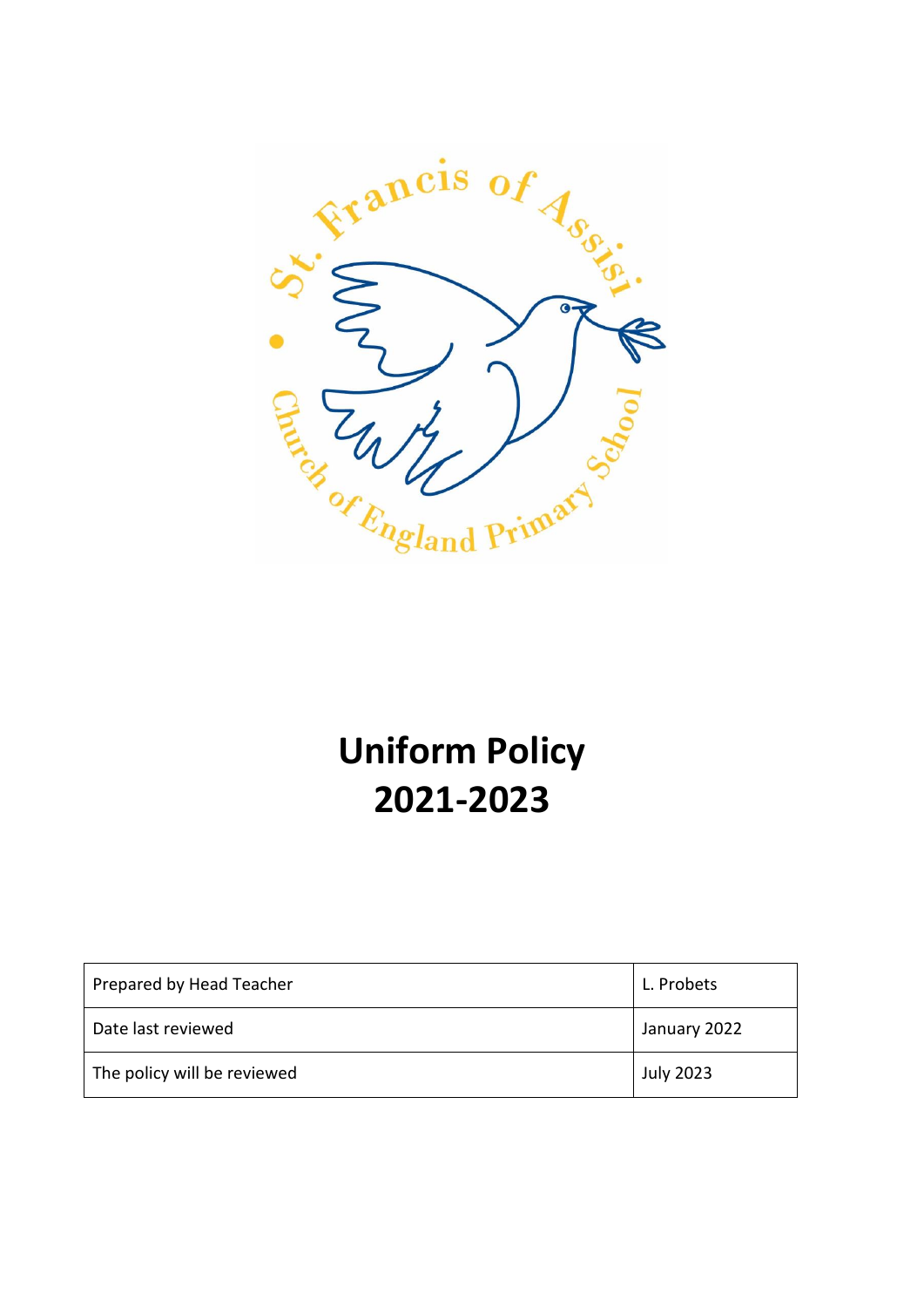## **School Aims:**

St Francis of Assisi Church of England Primary School students wear their uniform and the school logo with pride. Our uniform shows that we are part of the St Francis of Assisi Church of England School community. We have the highest expectations from our students with regards to school uniform and appearance, and strongly believe that our high standards enhance pupils' school pride, community spirit and family ethos and promotes positive behaviour, support effective teaching and learning and contribute to the ethos of the school.

The school is using legislation from Education (Guidance about Costs of School Uniforms) Act 2021 and the DfE guidance from November 2021 which states:

*By creating a common identity amongst all pupils, regardless of background, a school uniform can act as a social leveller. It can reduce bullying and peer pressure to wear the latest fashions or other expensive clothes. If, however, the uniform is too expensive it can place an unreasonable burden on families. Furthermore, if a distinction can be made between those who can afford it and those who cannot, this can reduce the benefits of a uniform and has the potential to negatively impact attendance, access and participation, and lead to bullying.*

*Parents should not have to think about the cost of a school uniform when choosing which school(s) to apply for. No school uniform should be so expensive as to leave pupils or their families feeling unable to apply to, or attend, a school of their choice. Therefore, schools need to ensure that their uniforms are affordable.*

## **SCHOOL UNIFORM**

We have a school uniform and we encourage all our children to wear their uniform smartly. All items of uniform **must** be labelled. It consists of the following:

- white polo shirt or shirt
- navy and gold striped school tie for pupils in Years 1-6 (ties are not needed in the summer and pupils can wear polo shirts or shirts with their top button unfastened)
- navy blue with gold striped cuff jumper/cardigan (school pattern only)
- charcoal/grey/black trousers (shorts may be worn in warmer weather)
- charcoal/grey skirt or pinafore (blue & white/yellow & white checked dress in the summer term)
- grey/navy blue/black/white socks or grey/navy blue tights
- sensible black leather school shoes, NOT boots, shoes with heels or trainers

**Children in Reception and Nursery should bring a labelled pair of wellingtons in their first week that can be left in school for outdoor play.**

**Nursery pupils can wear navy or grey tracksuit bottoms as an alternative to trousers which makes it easier for toileting and movement. The summer culotte sets are also tricky for the girls to wear in Nursery/Reception when getting changed so dresses are more beneficial.**

## **PE KIT**

We require that our pupils wear their kit for PE activities. They need an appropriately labelled PE kit consisting of the following:

- trainers
- white socks